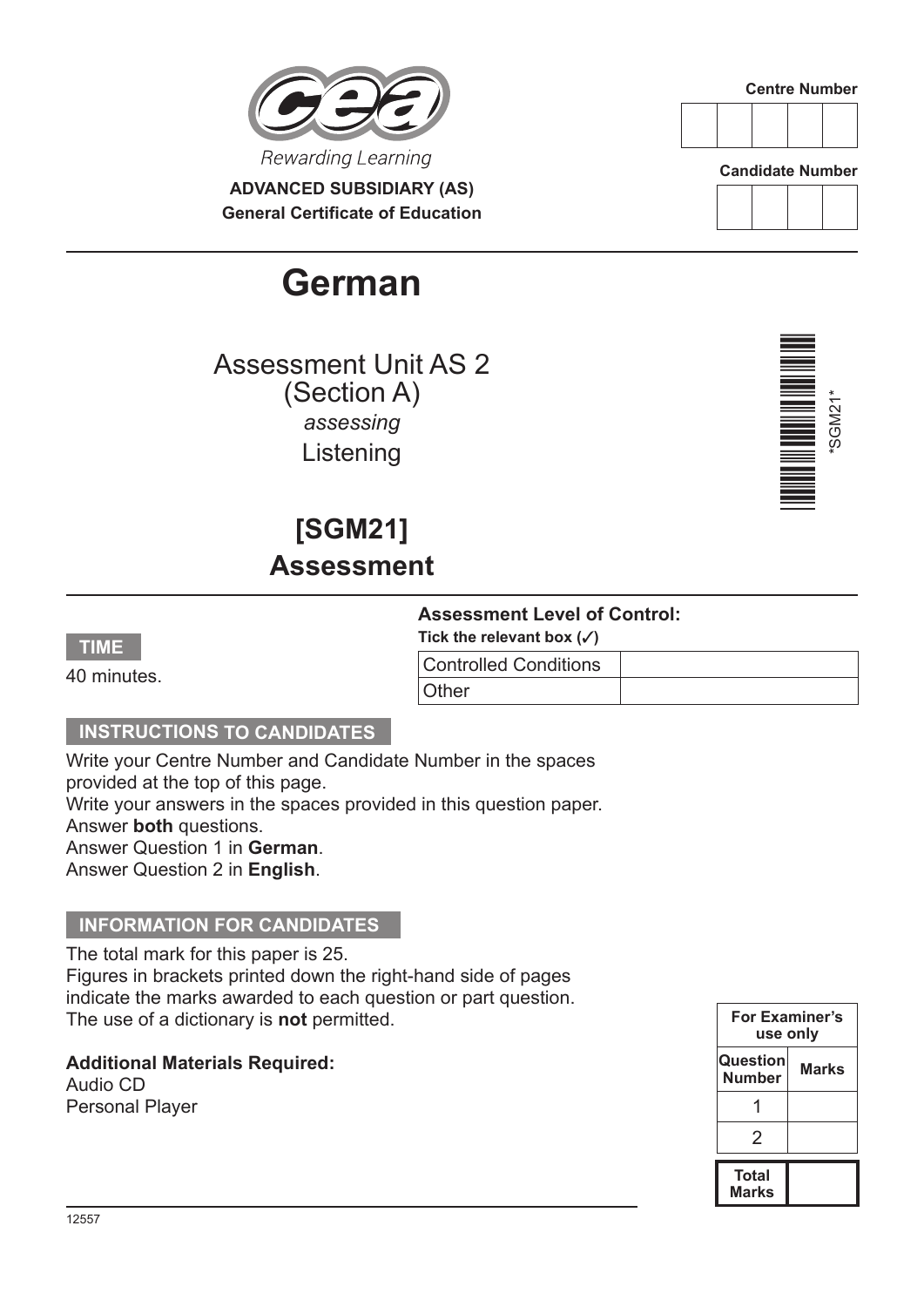|     | Hören Sie das Interview mit der Schlagersängerin Vanessa Mai, die<br>am Hauptbahnhof Köln auf den Zug wartet. |       | <b>Examiner Only</b><br><b>Marks</b><br>Remark |
|-----|---------------------------------------------------------------------------------------------------------------|-------|------------------------------------------------|
|     | Beantworten Sie die Fragen auf Deutsch.                                                                       |       |                                                |
|     | (a) Wie lange wird Frau Mai zu Hause sein, bevor sie wieder wegfährt?                                         |       |                                                |
|     |                                                                                                               | $[1]$ |                                                |
|     | (b) Was hat Frau Mai im Gepäck - außer Kleidung und Schuhen?                                                  |       |                                                |
|     |                                                                                                               | [2]   |                                                |
|     | (c) Wie verbringt Frau Mai die meiste Zeit im Zug?                                                            |       |                                                |
|     |                                                                                                               | $[1]$ |                                                |
|     | (d) Was ist der Vorteil, wenn man im Zug erster Klasse fährt?                                                 |       |                                                |
|     |                                                                                                               | $[1]$ |                                                |
|     | (e) Was passiert oft, wenn Frau Mai unterwegs ist?                                                            |       |                                                |
|     |                                                                                                               | [2]   |                                                |
| (f) | Worauf ist Frau Mai stolz?                                                                                    |       |                                                |
|     |                                                                                                               | [1]   |                                                |
|     |                                                                                                               |       |                                                |
|     |                                                                                                               |       |                                                |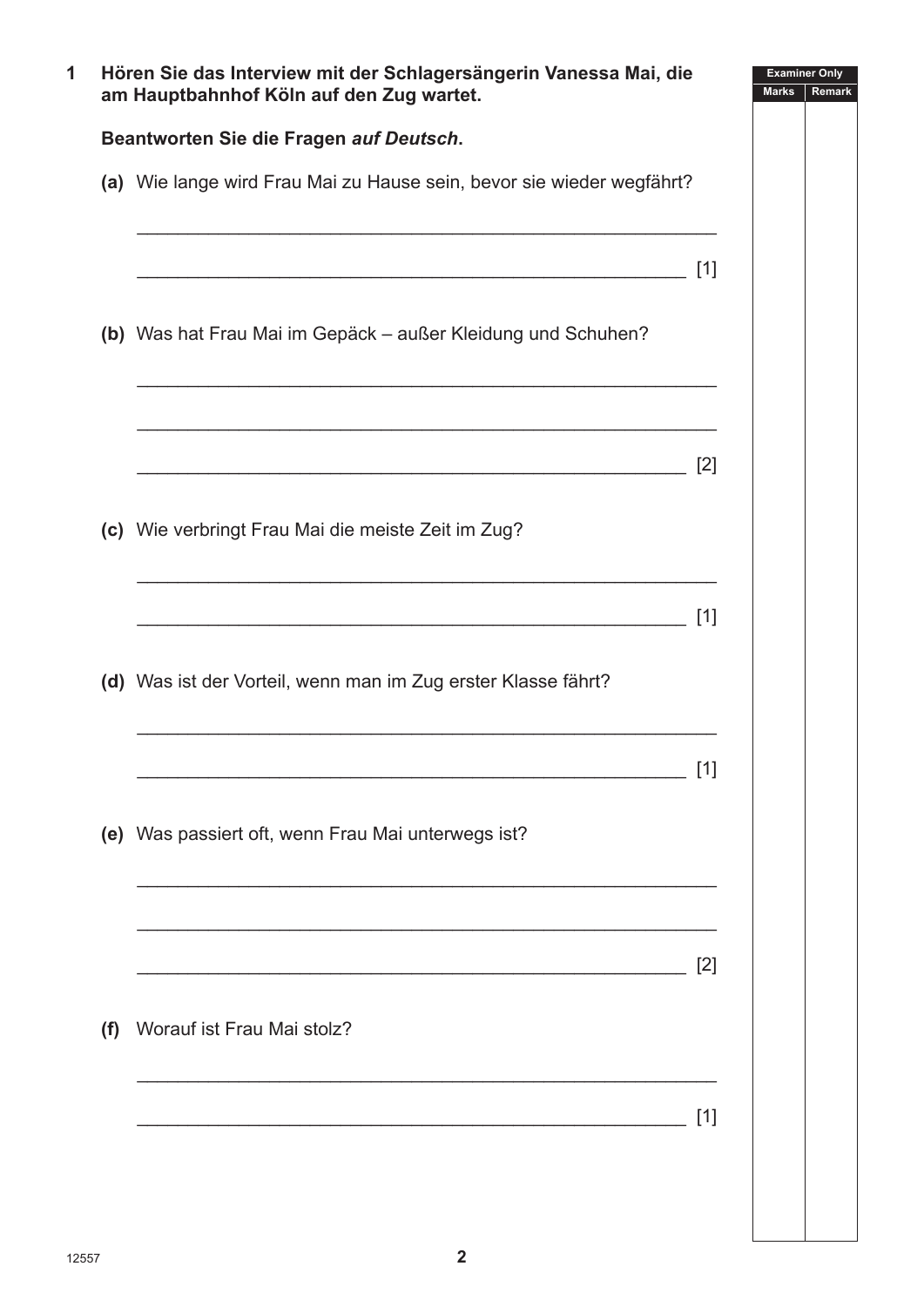|       | (g) Wie versteht sie sich mit ihren Eltern?          |       | <b>Examiner Only</b><br><b>Marks</b><br>Remark |
|-------|------------------------------------------------------|-------|------------------------------------------------|
|       |                                                      | $[1]$ |                                                |
|       | (h) Warum ist das Landleben für Frau Mai so wichtig? |       |                                                |
|       |                                                      | $[1]$ |                                                |
|       | Marks for AO1 [10]                                   |       |                                                |
|       |                                                      |       |                                                |
|       |                                                      |       |                                                |
|       |                                                      |       |                                                |
|       |                                                      |       |                                                |
|       |                                                      |       |                                                |
|       |                                                      |       |                                                |
|       |                                                      |       |                                                |
|       |                                                      |       |                                                |
|       |                                                      |       |                                                |
|       |                                                      |       |                                                |
|       |                                                      |       |                                                |
| 12557 | $\mathbf{3}$                                         |       | [Turn over                                     |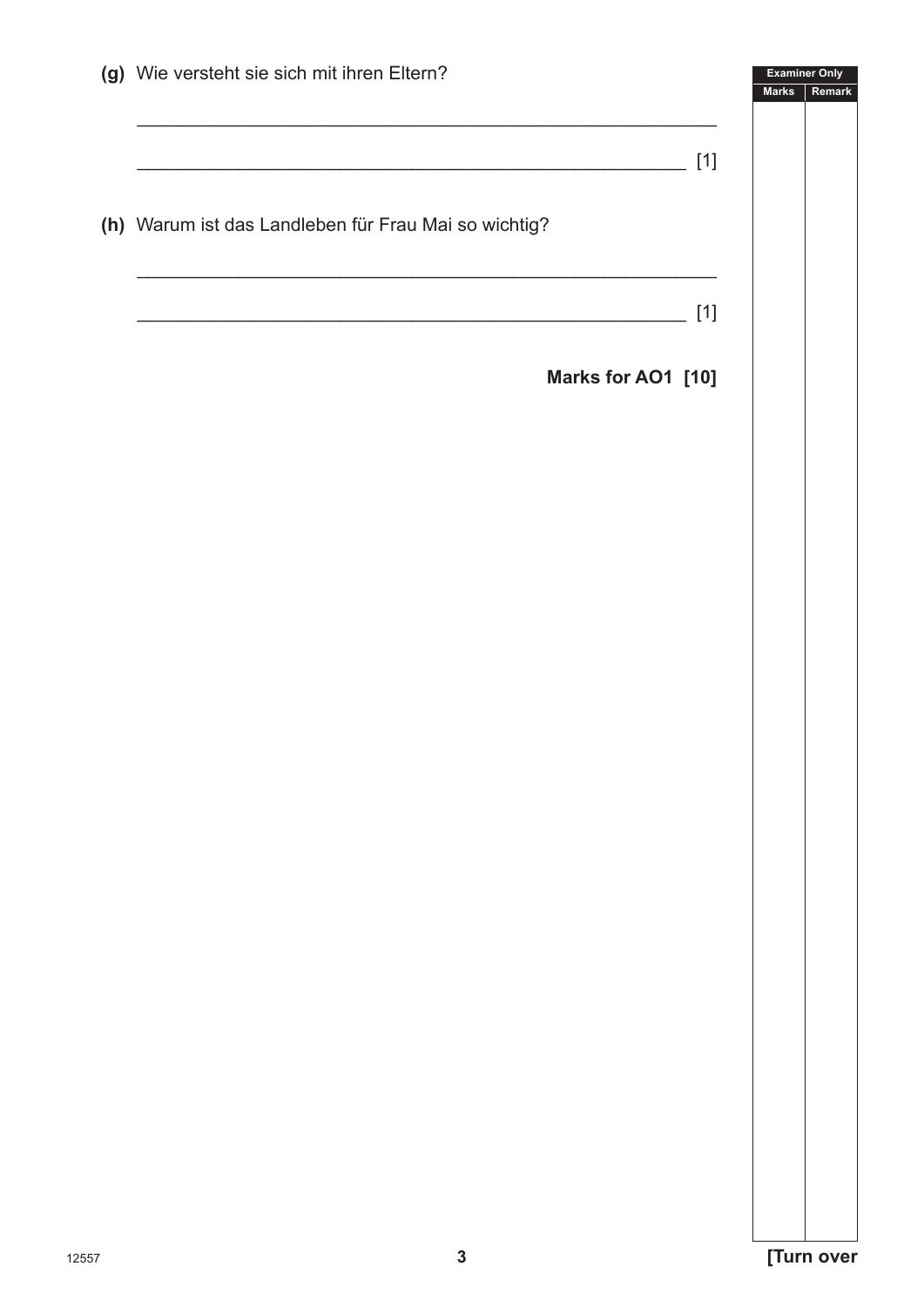| Listen to the interview with Simon Ollert, a professional footballer,<br>who has been deaf since birth. |       | <b>Examiner Only</b><br><b>Marks</b><br>Remark |  |
|---------------------------------------------------------------------------------------------------------|-------|------------------------------------------------|--|
| Answer the questions in English.                                                                        |       |                                                |  |
| (a) How many summer camps has Simon Ollert run so far?                                                  |       |                                                |  |
|                                                                                                         | $[1]$ |                                                |  |
| (b) What is special about these camps?                                                                  |       |                                                |  |
|                                                                                                         | $[2]$ |                                                |  |
| (c) Apart from the support of family and friends, what other help did<br>Simon Ollert receive?          |       |                                                |  |
|                                                                                                         | $[2]$ |                                                |  |
| (d) What does Simon Ollert want to show the participants?                                               |       |                                                |  |
|                                                                                                         | $[3]$ |                                                |  |
| (e) What indicates that the camps are very popular?                                                     |       |                                                |  |
|                                                                                                         | [1]   |                                                |  |
|                                                                                                         |       |                                                |  |
|                                                                                                         |       |                                                |  |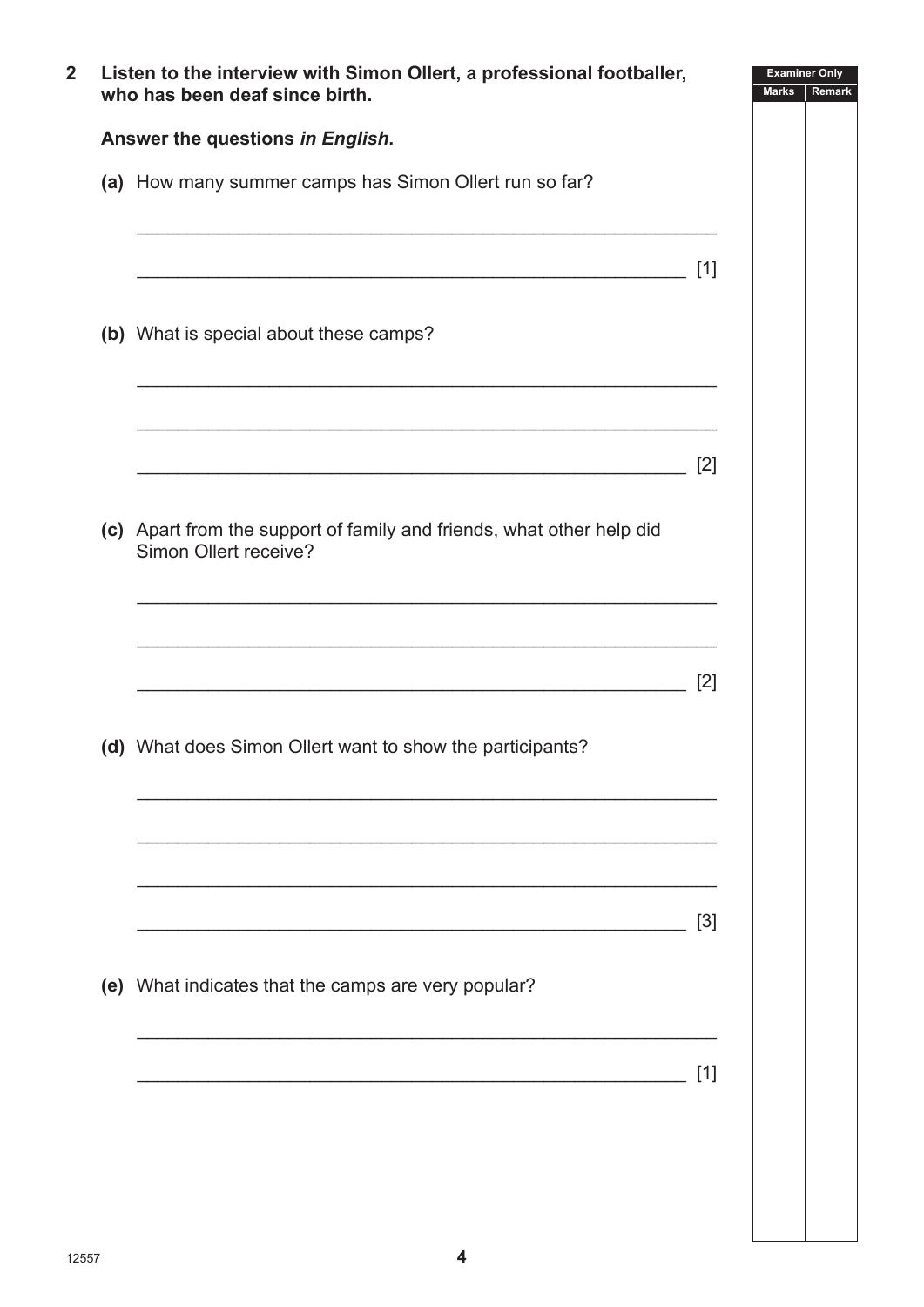| (f) | How do the children from different countries communicate with<br>each other?                                          | <b>Examiner Only</b><br><b>Marks</b><br>Remark |
|-----|-----------------------------------------------------------------------------------------------------------------------|------------------------------------------------|
|     | $[1]$                                                                                                                 |                                                |
|     | (g) How did the conversation with the man on the train motivate Simon<br>Ollert to organise these camps?              |                                                |
|     | <u> 1989 - Johann John Stoff, deutscher Stoffen und der Stoffen und der Stoffen und der Stoffen und der Stoffen u</u> |                                                |
|     | $[3]$                                                                                                                 |                                                |
|     | (h) Apart from having fun, how do the children benefit from<br>playing football?                                      |                                                |
|     | $[1]$                                                                                                                 |                                                |
| (i) | What advantage can a deaf player have?                                                                                |                                                |
|     | $[1]$                                                                                                                 |                                                |
|     | Marks for AO1 [15]                                                                                                    |                                                |
|     |                                                                                                                       |                                                |
|     |                                                                                                                       |                                                |
|     |                                                                                                                       |                                                |
|     | THIS IS THE END OF THE QUESTION PAPER                                                                                 |                                                |
|     |                                                                                                                       |                                                |
|     |                                                                                                                       |                                                |
|     |                                                                                                                       |                                                |
|     |                                                                                                                       |                                                |